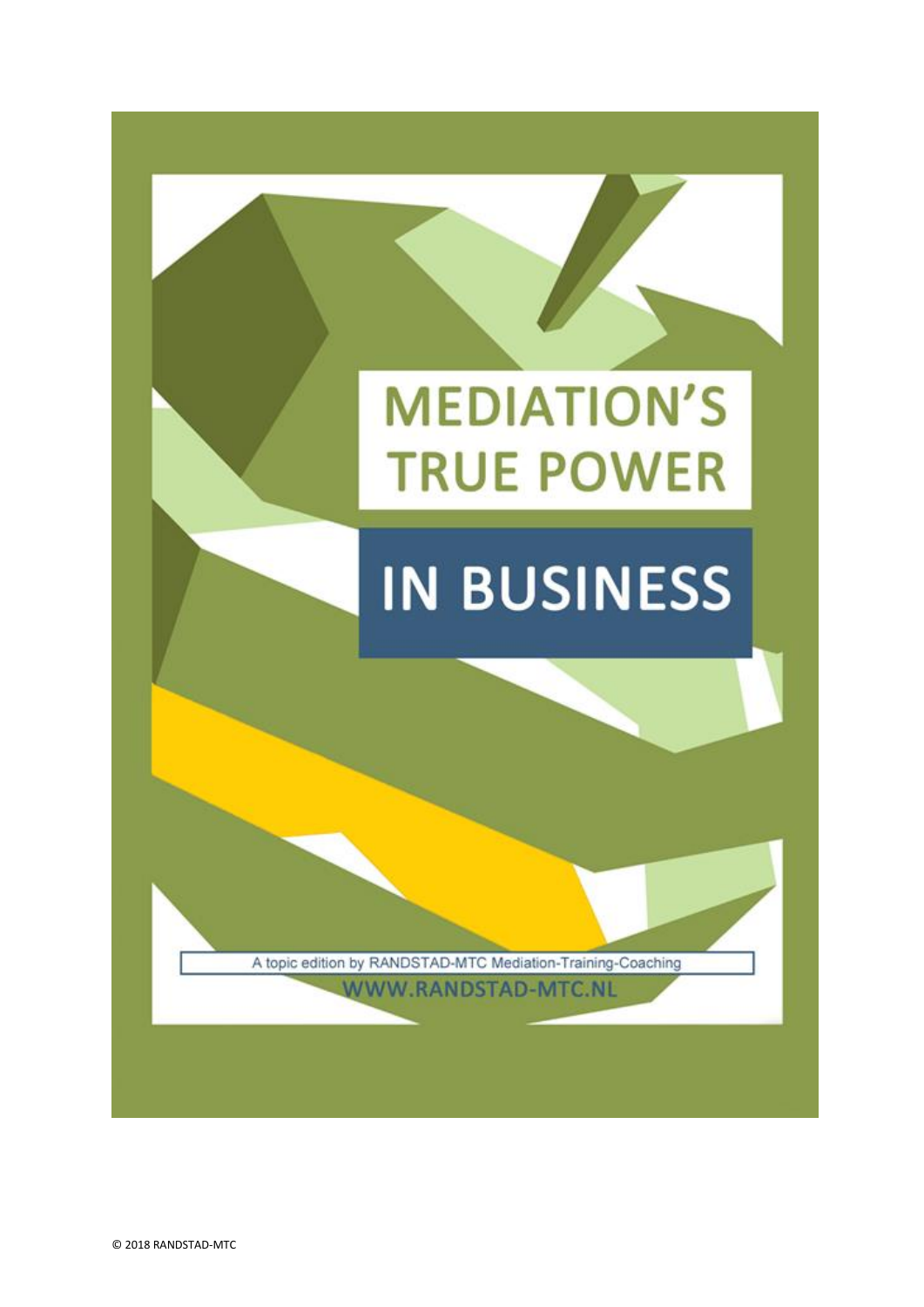

 *Your Expert Provider in The Hague, Netherlands*

# **MEDIATION'S TRUE POWER IN BUSINESS**



These three words cover the true power of mediation in business disputes.

*Yes:* people can successfully resolve their conflicts through mediation. And they do. Mediation adequately and effectively enables parties to create common solutions, right at the mediation table.

*Yes:* mediation *is* successful. We specialise in labour and business mediation; our company statistics show a 90+ % success rate.

*And yes: mediation is there for you.*

### *It's there for you*

Mediation is not 'for other people'. It's there for you. *You too can benefit*.

You may be an employer, a HR manager, a company professional, a business manager, an employee.

If you are facing a labour dispute, a business conflict or a personal issue at work that proves hard to resolve, our mediators are available to help.

#### *Why do it?*

Mediation can help resolving conflicts when communication is not productive anymore, or not working at all.

Why use mediation? To save time, energy and money.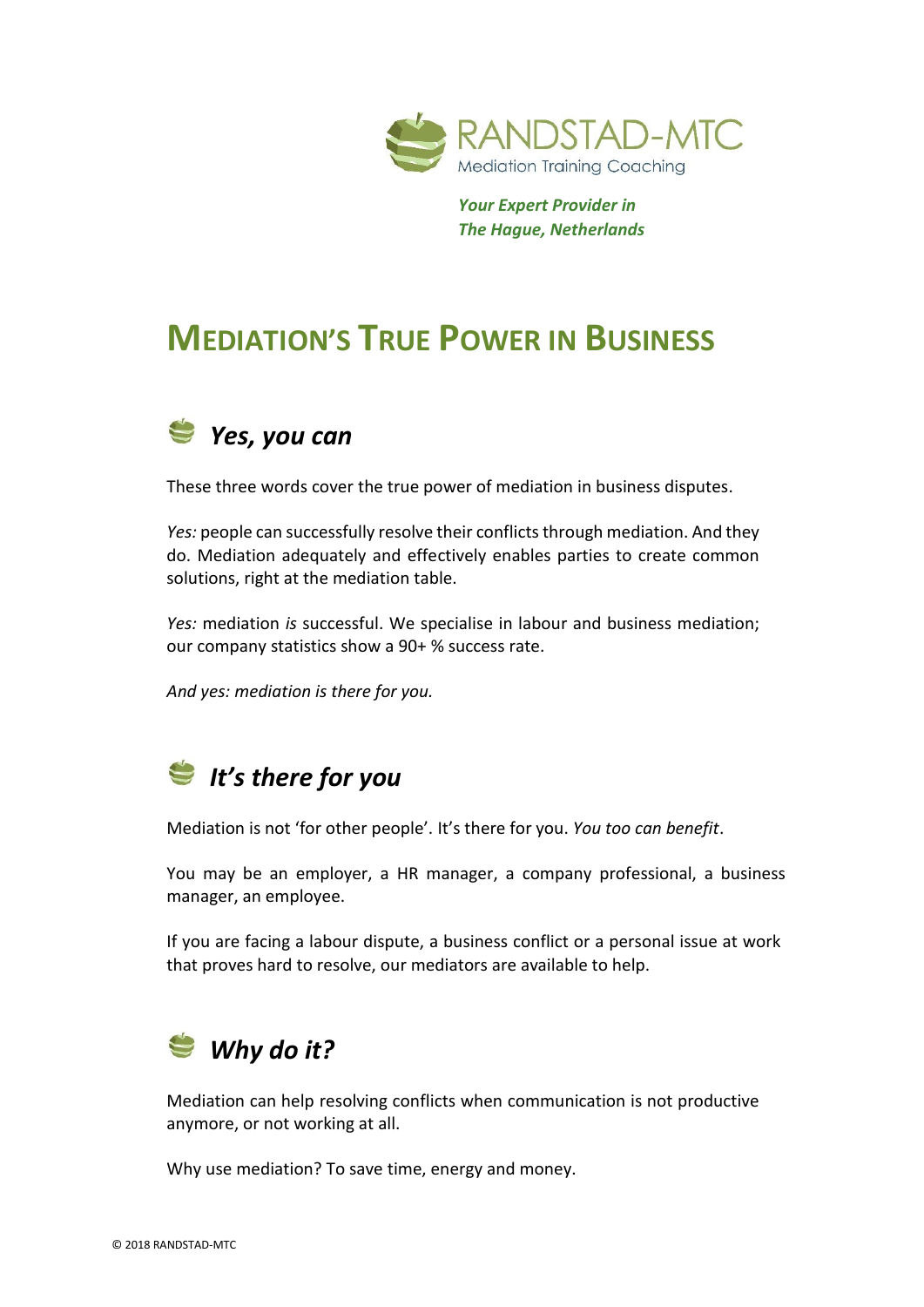Consider two simple questions:

- Do you prefer talking over fighting?
- Do you prefer to focus on resolving, instead of escalation and loss?

*If you answer is yes to any of these questions, then keep reading.*

## *Is it difficult?*

No, it's not. Mediation does not require special skills from those involved. Just their desire to solve the problem. You yourself can do it, and actually most people do.

The mediation talks are strictly confidential. They take place in a neutral and safe environment. The mediator guides the solution focused mediation processin total impartiality. In that process people find their own solutions.

*That's why it works.*



Here's the promise of mediation:

- a sustainable solution
- in less time
- at lower costs
- suiting better than an imposed decision through a costly court battle

Sounds attractive, doesn't it?

And maybe most important: resolving the conflict provides space to spend your energy in a positive way again and to focus on the future.

Many parties having successfully resolved their conflicts this way can attest that mediation has kept its promise.

*Just consider what may be in it for you. Give us a call if you want to explore it with us: +31 70 800 23 56*

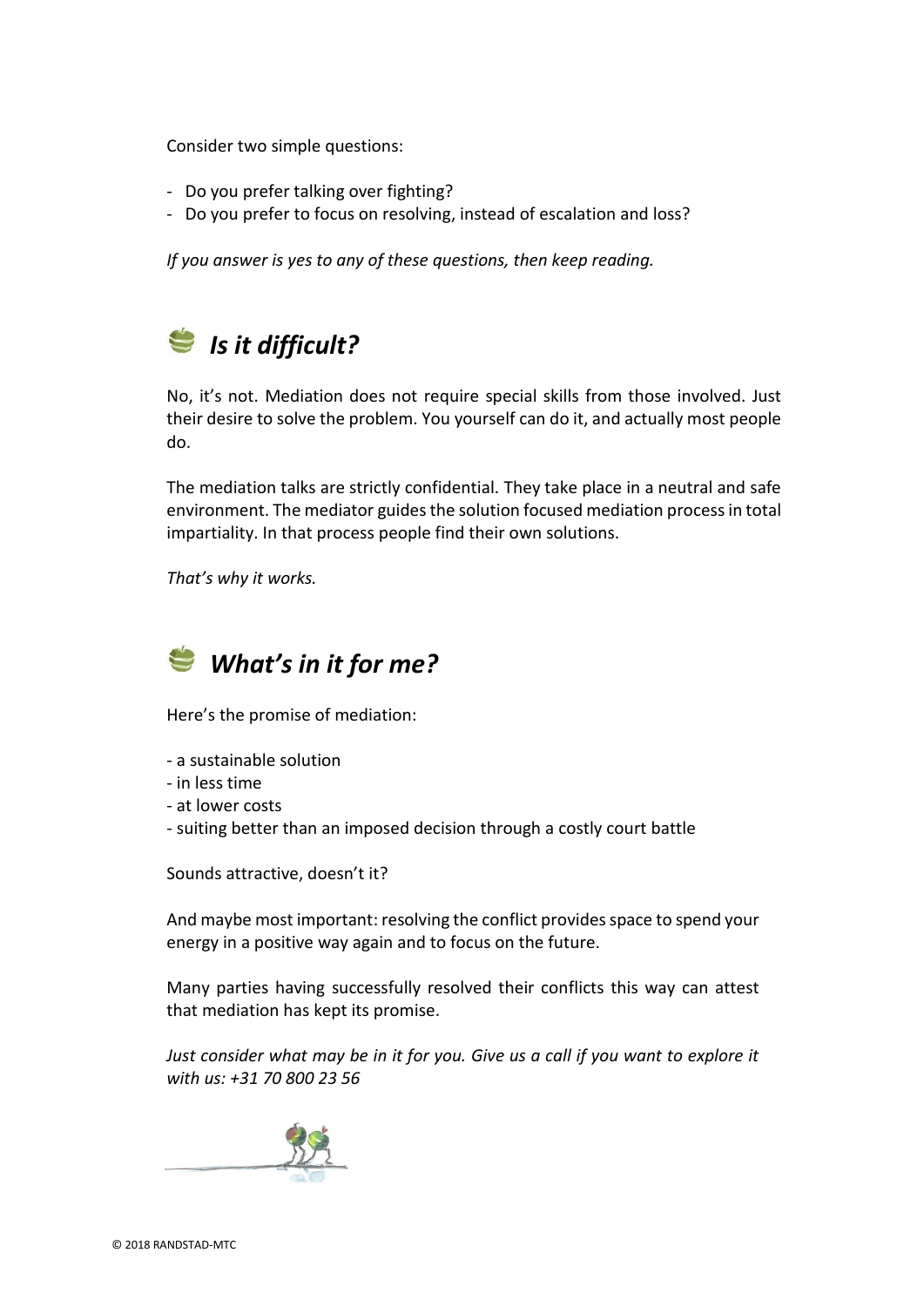#### *Do I need a lawyer*

Mediation does not require lawyer participation. The parties act for themselves. They are the ones who know their own interests and preferences the best. The solution is in the parties, not I a court battle.

In most lawyer involved cases we meet in our practice, the lawyers play a supportive role in the background for their clients. We are happy that they understand the value and benefits of mediation for the people and businesses they work for.

#### *Turning negative into positive*

Conflicts may last months or even years. This implies a huge impact on your business, your performance, your life. Negative energy can even cause mental or physical harm. There is also ongoing financial loss.

If parties - eventually - take their conflict to court, that alone means high costs, long procedures and a constant strain. Compare that to mediation: our average time span in resolving labour conflicts is 6 ½ weeks from start to finish.

Starting up a mediation is a sure way to stop the ever rising costs of a nonresolved issue, creating opportunities to transform your energy into a positive mode.

### *It takes three to tango*

Mediation requires commitment from both parties and the mediator. So in mediation it takes three to tango. Each make their best effort to turn the issue into a solution; the parties from their own perspectives and responsibilities, the mediator by facilitating their communication and negotiation process.

Mediation is voluntary. But it requires serious working. It's not somebody else resolving issues for you. It's you resolving them, together with the other party involved. Consequently, solutions are supported by all.

*And consequently, those solutions are sustainable.*